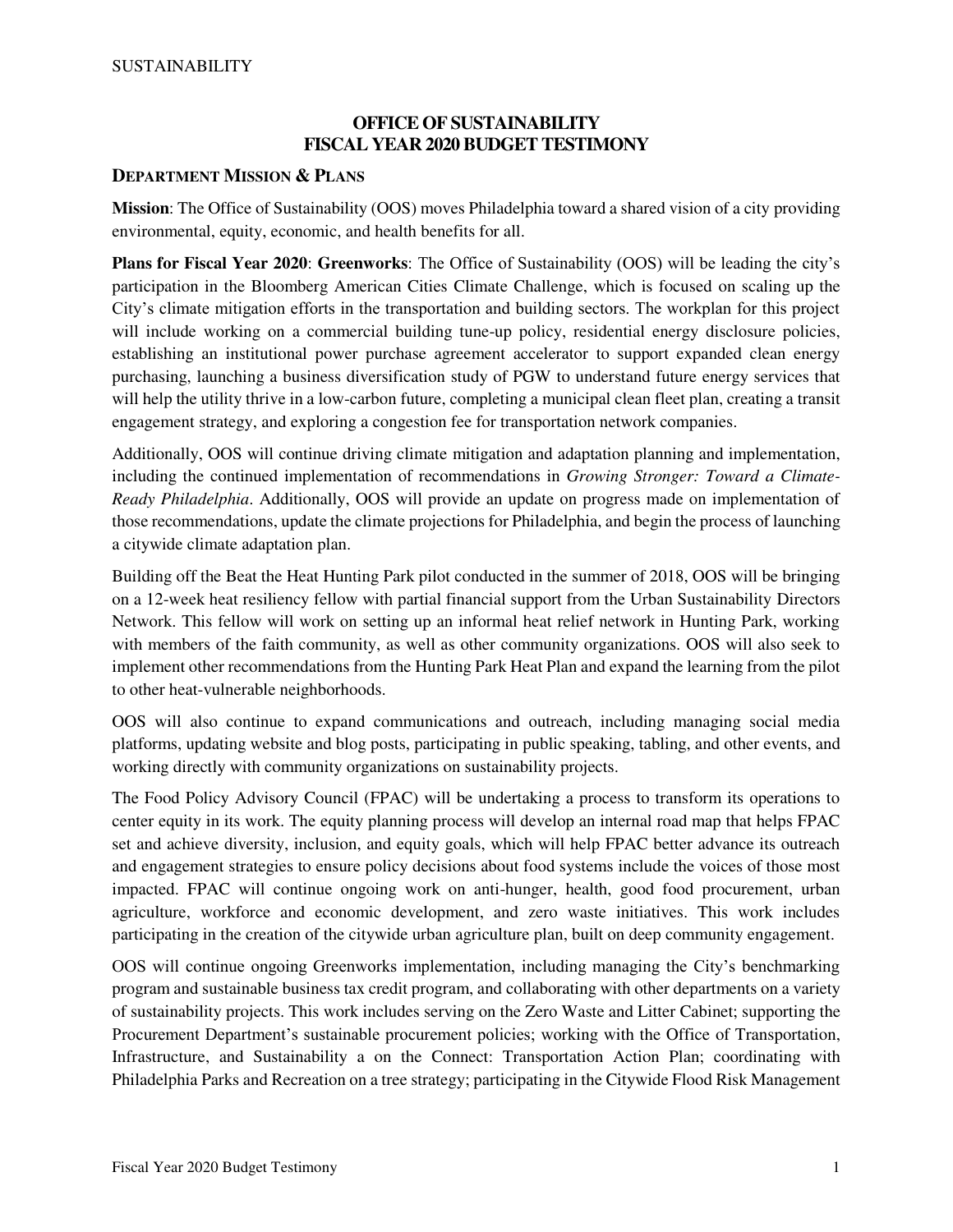Task Force; and working with the Office of Fleet Management on a clean fleet strategy. OOS will also continue to support the implementation of the School District's Green Futures plan.

**Energy Office**: The Energy Office will continue to support Greenworks' energy reduction goals through data-driven strategies designed to increase awareness of energy usage and maximize energy savings. These strategies include continued use of the Office's web-based utility bill management database, where energy use data is collected and shared with City departments. Armed with the ability to track energy use through the database, agencies better understand the opportunities and benefits of energy efficiency. Additionally, the Office will coordinate and cover costs for city employees to participate in energy training programs, such as LEED. In FY20, the Energy Office will expand the Building Monitoring Pilot Program to reduce energy costs and increase occupant comfort across the City's building portfolio.

The Office will also continue to manage the City's participation in energy load management programs, like demand response, and will continue to measure and verify the City's first guaranteed energy savings project at the City's four largest downtown office buildings. The Energy Office will also continue to work with partners to advance and complete the Guaranteed Energy Savings Act (GESA) energy efficiency project at the Philadelphia Museum of Art.

Ensuring that the City of Philadelphia purchases energy at an affordable rate is another goal of the Energy Office, which purchases the City's electricity, natural gas and vehicle fuel. The Office will continue to monitor this supply and work to minimize price volatility. This work will include finalizing the contractual details of the solar power purchase agreement with Community Energy.

Through the Energy Efficiency and Sustainability Fund, OOS will make funding available to departments on a competitive basis to support energy efficiency and sustainability projects within City-owned facilities.

The Energy Office will also begin the process of examining whether it makes sense to pursue an energy performance contract to replace all City street lights with LEDs and a control system in partnership with the Streets Department.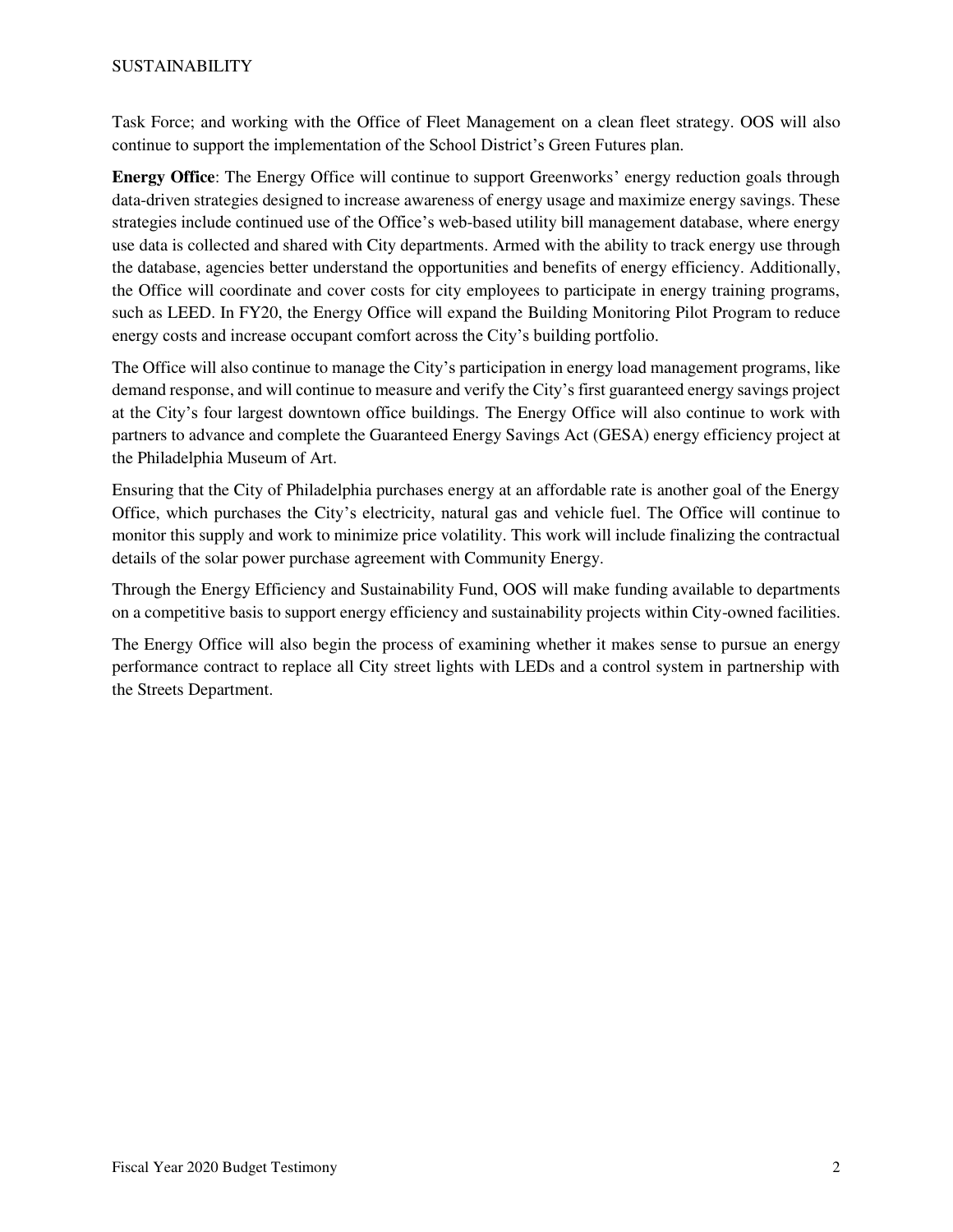| <b>Staff Demographics Summary (as of November 2018): All Funds</b> |           |          |                             |           |  |  |  |  |  |
|--------------------------------------------------------------------|-----------|----------|-----------------------------|-----------|--|--|--|--|--|
|                                                                    | Total     | Minority | White                       | Female    |  |  |  |  |  |
| Number of Full-Time Staff                                          | 11        | 5        | 6                           |           |  |  |  |  |  |
| Number of Exempt Staff                                             | 11        | 5        | 6                           |           |  |  |  |  |  |
| Number of Executive Staff<br>(deputy level and above)              | 3         |          | $\mathcal{D}_{\mathcal{L}}$ |           |  |  |  |  |  |
| Average Salary, Full-Time Staff                                    | \$69,668  | \$53,904 | \$82,805                    | \$63,419  |  |  |  |  |  |
| Average Salary, Exempt Staff                                       | \$69,668  | \$53,904 | \$82,805                    | \$63,419  |  |  |  |  |  |
| Average Salary, Executive Staff                                    | \$100,264 | \$80,000 | \$110,396                   | \$118,450 |  |  |  |  |  |
| Median Salary, Full-Time Staff                                     | \$66,950  | \$51,500 | \$73,645                    | \$51,500  |  |  |  |  |  |
| Median Salary, Exempt Staff                                        | \$66,950  | \$51,500 | \$73,645                    | \$51,500  |  |  |  |  |  |
| Median Salary, Executive Staff                                     | \$102,341 | \$80,000 | \$110,396                   | \$118,450 |  |  |  |  |  |

| Budget Summary & Other Budget Drivers |  |
|---------------------------------------|--|
|---------------------------------------|--|

| <b>Employment Levels (as of November 2018): All Funds</b> |                            |                                                  |  |  |  |  |  |
|-----------------------------------------------------------|----------------------------|--------------------------------------------------|--|--|--|--|--|
|                                                           | <b>Budgeted</b><br>in FY19 | Filled as of<br>the Increment<br>Run $(11/18)^1$ |  |  |  |  |  |
| Number of Full-Time Positions                             | 9                          | 11                                               |  |  |  |  |  |
| Number of Exempt Positions                                | 9                          | 11                                               |  |  |  |  |  |
| Number of Executive Positions (deputy level<br>and above) | 3                          |                                                  |  |  |  |  |  |
| Average Salary of All Full-Time Positions                 | \$69,668                   | \$69,668                                         |  |  |  |  |  |
| Median Salary of All Full-Time Positions                  | \$66,950                   | \$66,950                                         |  |  |  |  |  |

<sup>1</sup> The filled figure is higher than the budgeted figure due to the addition of two grant-funded employees.

| <b>General Fund Financial Summary by Class</b>    |                |                    |                |                    |                |             |  |  |  |  |  |
|---------------------------------------------------|----------------|--------------------|----------------|--------------------|----------------|-------------|--|--|--|--|--|
|                                                   | FY18 Original  | FY18 Actual        | FY19 Original  | FY19 Estimated     | FY20 Proposed  | Difference: |  |  |  |  |  |
|                                                   | Appropriations | <b>Obligations</b> | Appropriations | <b>Obligations</b> | Appropriations | FY20-FY19   |  |  |  |  |  |
| Class 100 - Employee Compensation                 | \$557,790      | \$498,576          | \$537,979      | \$551.910          | \$551.910      | \$0         |  |  |  |  |  |
| Class 200 - Purchase of Services                  | \$393,508      | \$393.120          | \$393,508      | \$393,508          | \$393,508      | \$0         |  |  |  |  |  |
| Class $300/400$ - Materials, Supplies & Equipment | \$17,840       | \$16,802           | \$17,840       | \$17,840           | \$17,840       | \$0         |  |  |  |  |  |
| Class 800 - Payments to Other Funds               | \$0            |                    | \$0            | \$0                | \$250,000      | \$250,000   |  |  |  |  |  |
|                                                   | \$969,138      | \$908,498          | \$949,327      | \$963,258          | \$1,213,258    | \$250,000   |  |  |  |  |  |

| Contracts Summary (Professional Services only) <sup>1</sup> |             |      |      |             |           |                                  |  |  |  |  |
|-------------------------------------------------------------|-------------|------|------|-------------|-----------|----------------------------------|--|--|--|--|
|                                                             | <b>FY14</b> | FY15 | FY16 | <b>FY17</b> | FY18      | <b>FY19 YTD</b><br>$(Q1 & Q2)^2$ |  |  |  |  |
| Total amount of contracts                                   | N/A         | N/A  | N/A  | \$100,000   | \$147,000 | \$103,875                        |  |  |  |  |
| Total amount to M/W/DSBE                                    | N/A         | N/A  | N/A  | \$15,000    | \$15,000  | \$0                              |  |  |  |  |
| <b>Participation Rate</b>                                   | N/A         | N/A  | N/A  | 15%         | 10%       | $0\%$                            |  |  |  |  |

Participation Rate <u>N/A N/A N/A N/A N/A N/A N5%</u> 15% 2006 10% 0% 0% 0% 0% 0% 0% 1 ne Office of Sustainability did not exist prior to FY17.<br><sup>1</sup> The Office of Sustainability did not exist prior to FY17.<br><sup>2</sup> The Office has fe *identify M/W/DSBE vendors wherever possible.* 

| <b>Total M/W/DSBE Contract Participation Goal (Public Works; Services,</b><br>Supplies & Equipment; and Professional Services combined) |  |  |  |  |  |  |  |  |
|-----------------------------------------------------------------------------------------------------------------------------------------|--|--|--|--|--|--|--|--|
| FY20<br><b>FY19</b><br><b>FY18</b>                                                                                                      |  |  |  |  |  |  |  |  |
| M/W/DSBE Contract Participation Goal<br>20%<br>20%<br>20%                                                                               |  |  |  |  |  |  |  |  |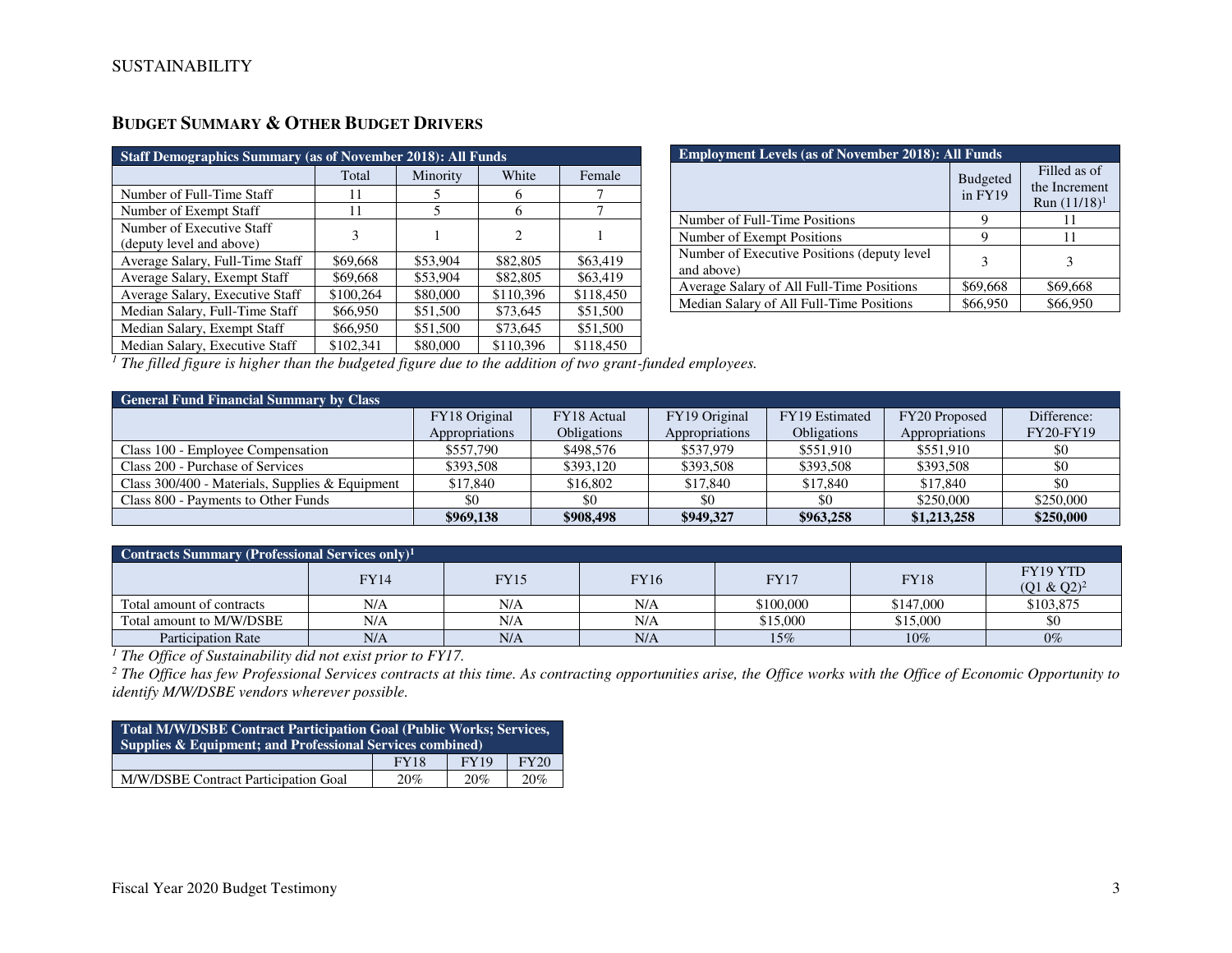## **PROPOSED BUDGET OVERVIEW**

## **Proposed Funding Request**:

The proposed Fiscal Year 2020 General Fund budget totals \$1,213,258, an increase of \$250,000 over Fiscal Year 2019 estimated obligation levels. This increase is primarily due to payments to the capital projects fund.

The proposed budget includes:

- \$551,910 in Class 100, level with FY19.
- \$393,508 in Class 200, level with FY19.
- \$17,840 in Class 300/400, level with FY19.
- \$250,000 in Class 800, a \$250,000 increase over FY19. This funding will increase due to new payments to the capital projects fund.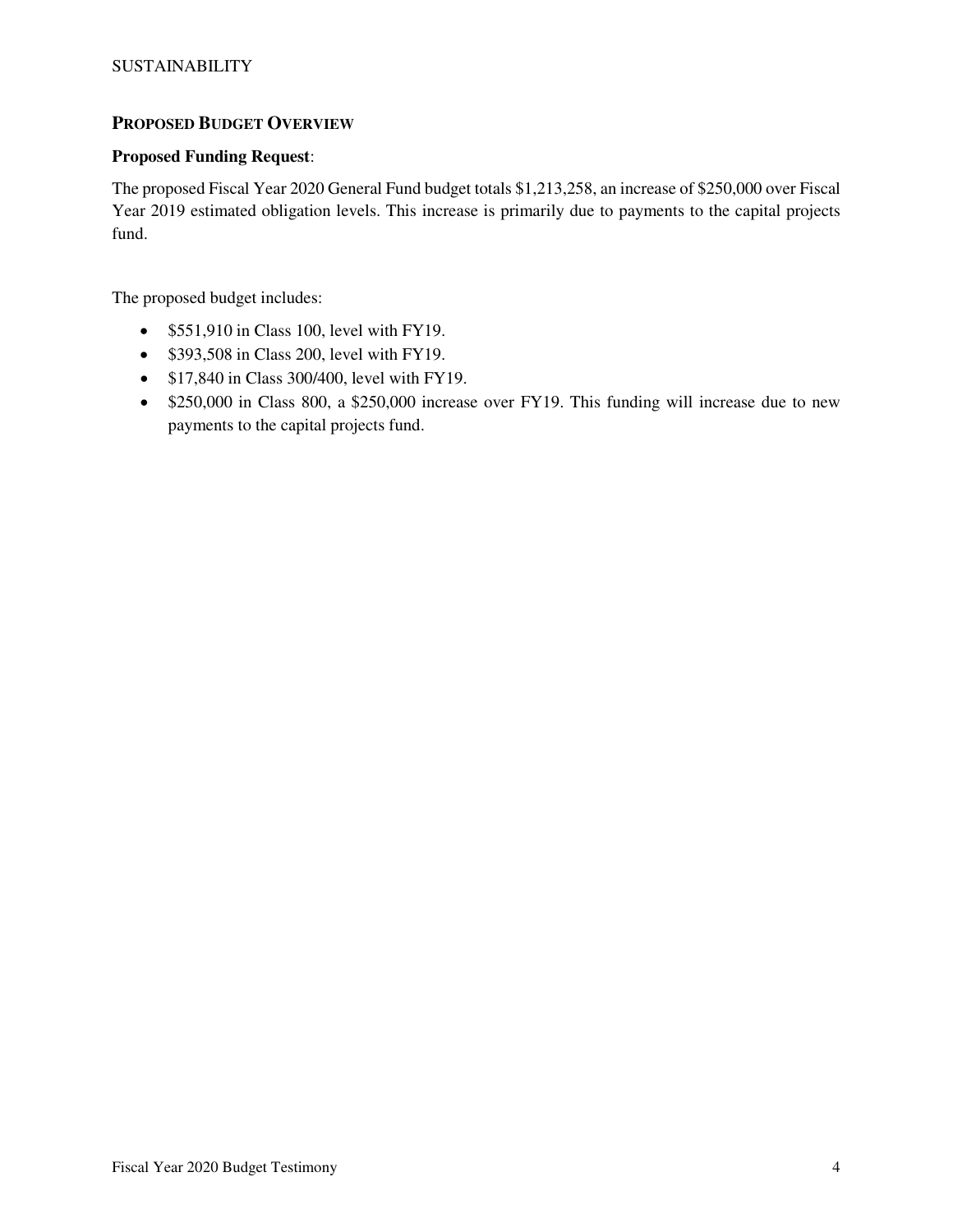# **STAFFING LEVELS**

The department is requesting 10 budgeted All Funds positions for FY20, an increase of 1 position over FY19.

The increase is attributed to the creation of a new position: climate advisor.

## **NEW HIRES**

| New Hires (from 7/1/2018 to 11/25/18) |  |  |  |  |  |  |  |
|---------------------------------------|--|--|--|--|--|--|--|
| <b>Total Number of New Hires</b>      |  |  |  |  |  |  |  |
| Black or African American             |  |  |  |  |  |  |  |
| Total                                 |  |  |  |  |  |  |  |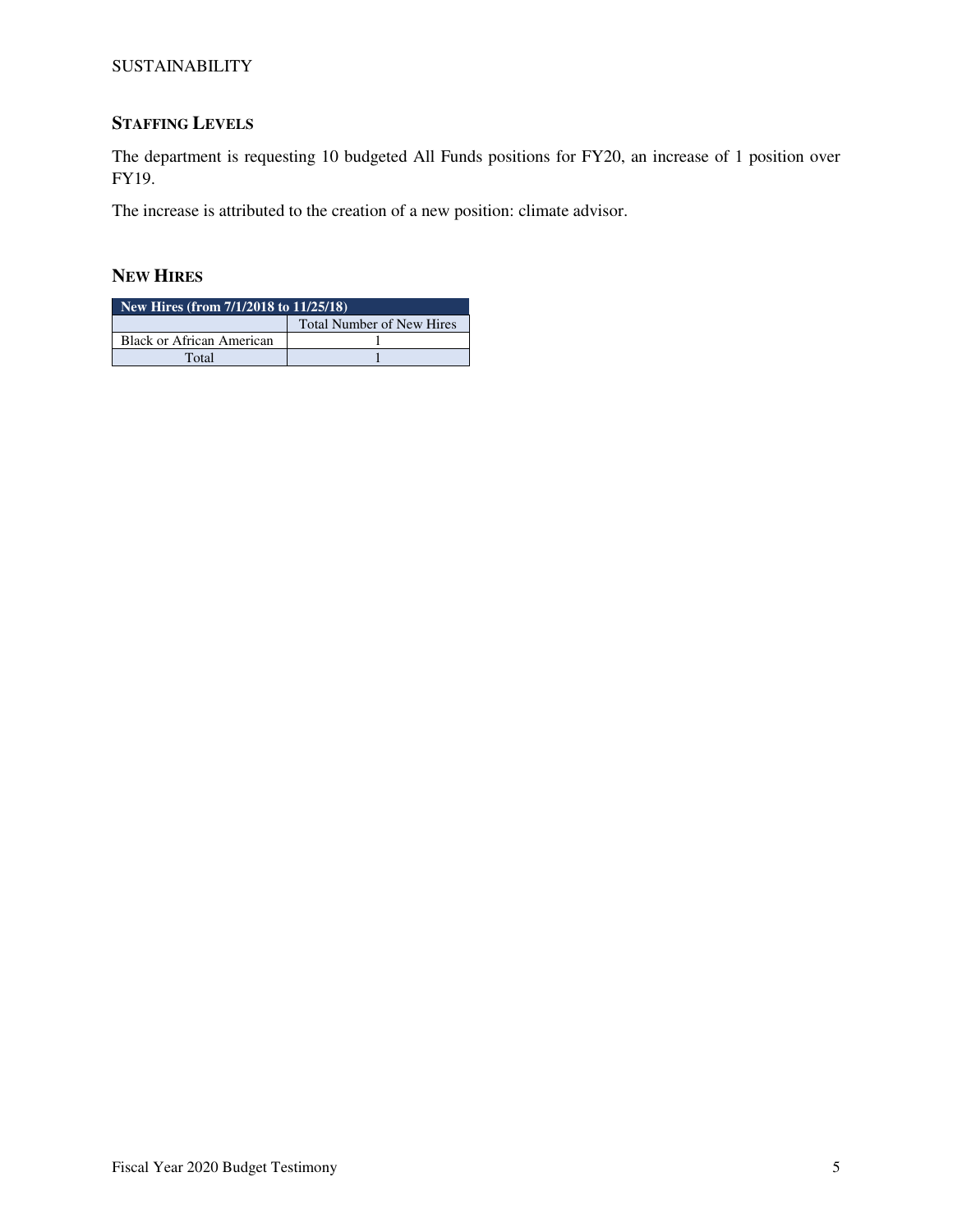## **PERFORMANCE, CHALLENGES, AND INITIATIVES**

# **GREENWORKS PROGRAM**

#### **FY20 Strategic Goals**

- Implement the Greenworks plan in partnership with other City agencies.
- Educate and engage residents, businesses, community organizations, non-profits and other partners about Greenworks and encourage them to take action to achieve the common goal of a sustainable city for all.
- Implement the policies and programs outlined in the Clean Energy Vision Action Plan.
- Implement the workplan established as part of the Bloomberg American Cities Climate Challenge.

| <b>FY20 Performance Measures</b>                                 |             |             |             |        |  |  |  |  |  |
|------------------------------------------------------------------|-------------|-------------|-------------|--------|--|--|--|--|--|
|                                                                  | <b>FY18</b> | FY19 YTD    | <b>FY19</b> | FY20   |  |  |  |  |  |
| Measure                                                          | Actual      | $(Q1 + Q2)$ | Target      | Target |  |  |  |  |  |
| Social media followers (through Facebook, Twitter and Instagram) | 13,280      | 13,645      | 13.780      | 15,000 |  |  |  |  |  |
| People reached <sup>1</sup>                                      | 8,104       | 2,466       | 10,866      | 11,500 |  |  |  |  |  |
| Percentage of total buildings in compliance with energy and      | 88%         | N/A         | 90%         | 92%    |  |  |  |  |  |
| benchmarking law <sup>2</sup>                                    |             |             |             |        |  |  |  |  |  |
| Organic waste composted and recovered through city activities    | 23.2        | 5.9         | 10.0        | 12.0   |  |  |  |  |  |
| (tons)                                                           |             |             |             |        |  |  |  |  |  |
| Number of people who engaged with Food Policy Advisory Council   | 2,768       | N/A         | 2,800       | 2,850  |  |  |  |  |  |
| (FPAC) during the reporting period <sup>3</sup>                  |             |             |             |        |  |  |  |  |  |

*<sup>1</sup>Sustainability has small and large community events lined up for the colder months (in FY19 Q3) and large community festivals and conferences lined up for the warmer months (in FY19 Q4).* 

*2 This is an annual measure, so FY19 data will be available at year-end.* 

*3 This is an annual measure, so FY19 data will be available at year-end. This measure includes attendance at FPAC meetings, newsletter subscribers, and social media followers.* 

# **ENERGY OFFICE PROGRAM**

#### **FY20 Strategic Goals**

- Attain a 3% reduction from the City of Philadelphia facility energy use and cost, as compared to a three-year average for FY16-18, including for General, Aviation, and Water Funds.
- Ensure that 62% of General Fund square footage is participating in energy management practices supported by the Municipal Energy Master Plan.
- Ensure that 80% of identified City departments are engaged in energy management practices supported by the Municipal Energy Master Plan.

| <b>FY20 Performance Measures</b>                                            |             |                     |             |         |
|-----------------------------------------------------------------------------|-------------|---------------------|-------------|---------|
|                                                                             | <b>FY18</b> | FY19 YTD            | <b>FY19</b> | FY20    |
| Measure                                                                     | Actual      | $(Q1 \text{ only})$ | Target      | Target  |
| City of Philadelphia facility energy consumption, including General,        | 4.02        | 0.81                | 3.78        | 3.78    |
| Aviation and Water Funds (Million British Thermal Units) <sup>1</sup>       |             |                     |             |         |
| City of Philadelphia facility energy cost including General, Aviation       | \$62.75     | \$14.30             | \$67.04     | \$67.04 |
| and Water Funds $(\$$ million) <sup>1</sup>                                 |             |                     |             |         |
| Percentage of General Fund square footage participating in energy           | 56.0%       | N/A                 | $60.0\%$    | 62.0%   |
| management practices supported by Municipal Energy Master Plan <sup>2</sup> |             |                     |             |         |
| Percentage of identified City departments engaged in energy                 | 68.0%       | N/A                 | 75.0%       | 80.0%   |
| management practices supported by Municipal Energy Master Plan <sup>2</sup> |             |                     |             |         |

*<sup>1</sup>FY19 Q2 data will be available in FY19 Q3. The FY19 target is based on a 3% reduction in usage from the three-year average for FY16-18.* 

*2 This is an annual measure, and FY19 data will be available at year-end.*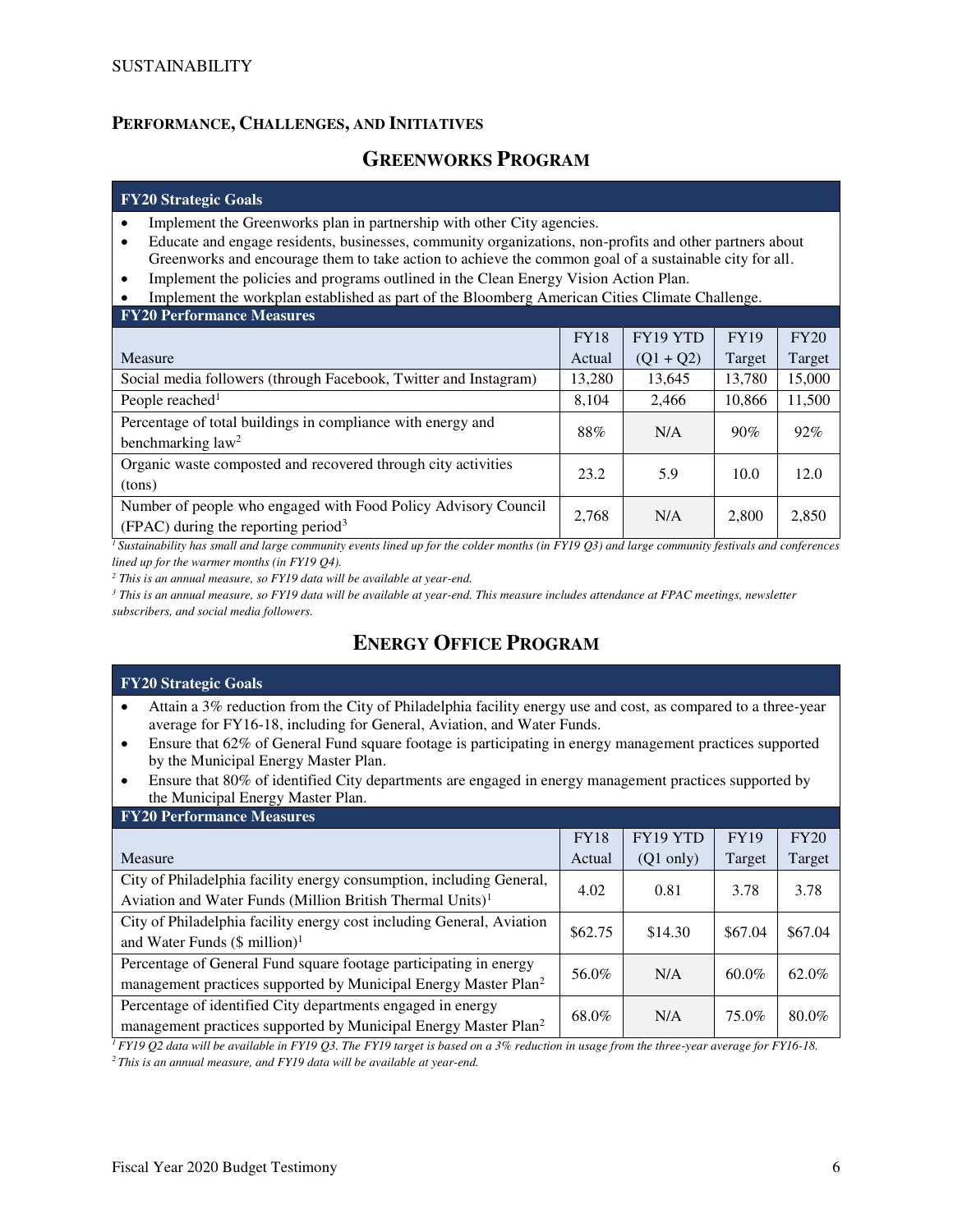# **OTHER BUDGETARY IMPACTS**

# **Federal and State (Where Applicable)**

No impact.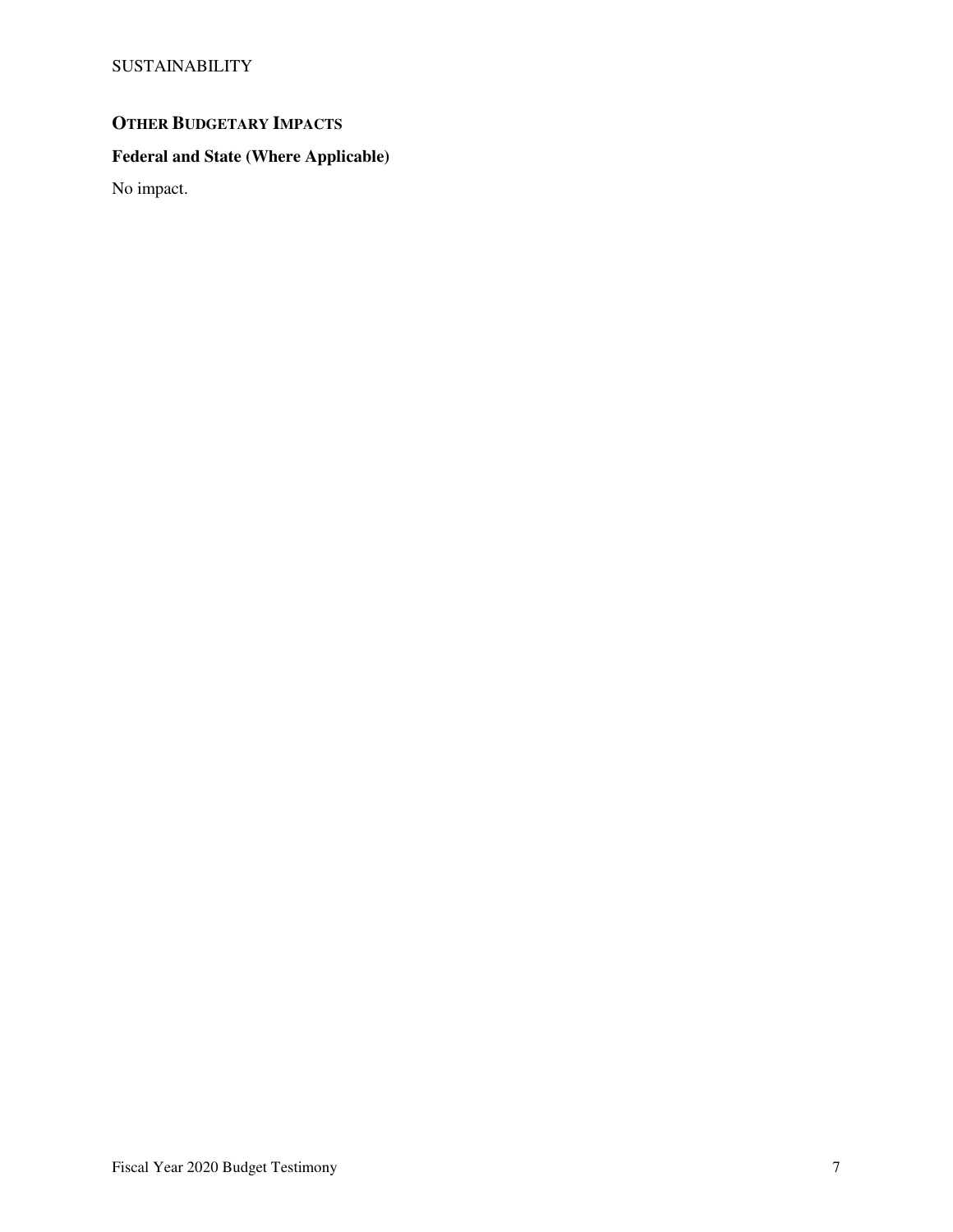# **CONTRACTING EXPERIENCE**

|                                              | M/W/DSBE Participation on Large Professional Services Contracts with For-Profit Vendors |                        |                     |                   |                                        |                                     |                         |                            |                                    |                                                                                                    |                                                                          |
|----------------------------------------------|-----------------------------------------------------------------------------------------|------------------------|---------------------|-------------------|----------------------------------------|-------------------------------------|-------------------------|----------------------------|------------------------------------|----------------------------------------------------------------------------------------------------|--------------------------------------------------------------------------|
| Top Largest Contracts over \$34,000 for FY19 |                                                                                         |                        |                     |                   |                                        |                                     |                         |                            |                                    |                                                                                                    |                                                                          |
|                                              | <b>Brief</b><br>Description<br>of Service                                               | Dollar<br>Amount<br>of | <b>RFP</b><br>Issue | Contract          |                                        | $%$ of<br>M/W/DSBE<br>Participation | \$ Value of<br>M/W/DSBE | Total $%$<br>Participation | Total \$<br>Value<br>Participation | Is This a Local<br>Business?<br>(principal place)<br>of business<br>located within<br>City limits) | Does the<br>Vendor<br>Have a<br>Waiver for<br>Living Wage<br>Compliance? |
| <b>Vendor Name</b>                           | Provided                                                                                | Contract               | Date                | <b>Start Date</b> | Ranges in RFP                          | Achieved                            | Participation           | - All DSBEs                | - All DSBEs                        | [yes/no]                                                                                           | [yes $/no$ ]                                                             |
| Enel X North<br>America                      | Energy<br>Procurement<br>Consultant                                                     | \$210,000              | 1/17/2018           | 4/15/2019         | MBE: N/A<br>WBE: N/A<br>DSBE: N/A      | $0\%$<br>$0\%$<br>$0\%$             | \$0<br>\$0<br>\$0       | $0\%$                      | \$0                                | N <sub>0</sub>                                                                                     | N <sub>0</sub>                                                           |
| EnergyCAP                                    | Maintenance<br>and Hosting                                                              | \$90,000               | 5/29/2018           | 7/1/2018          | MBE: 10-15%<br>WBE: 5-10%<br>DSBE: N/A | $0\%$<br>$0\%$<br>$0\%$             | \$0<br>\$0<br>\$0       | $0\%$                      | \$0                                | No                                                                                                 | No                                                                       |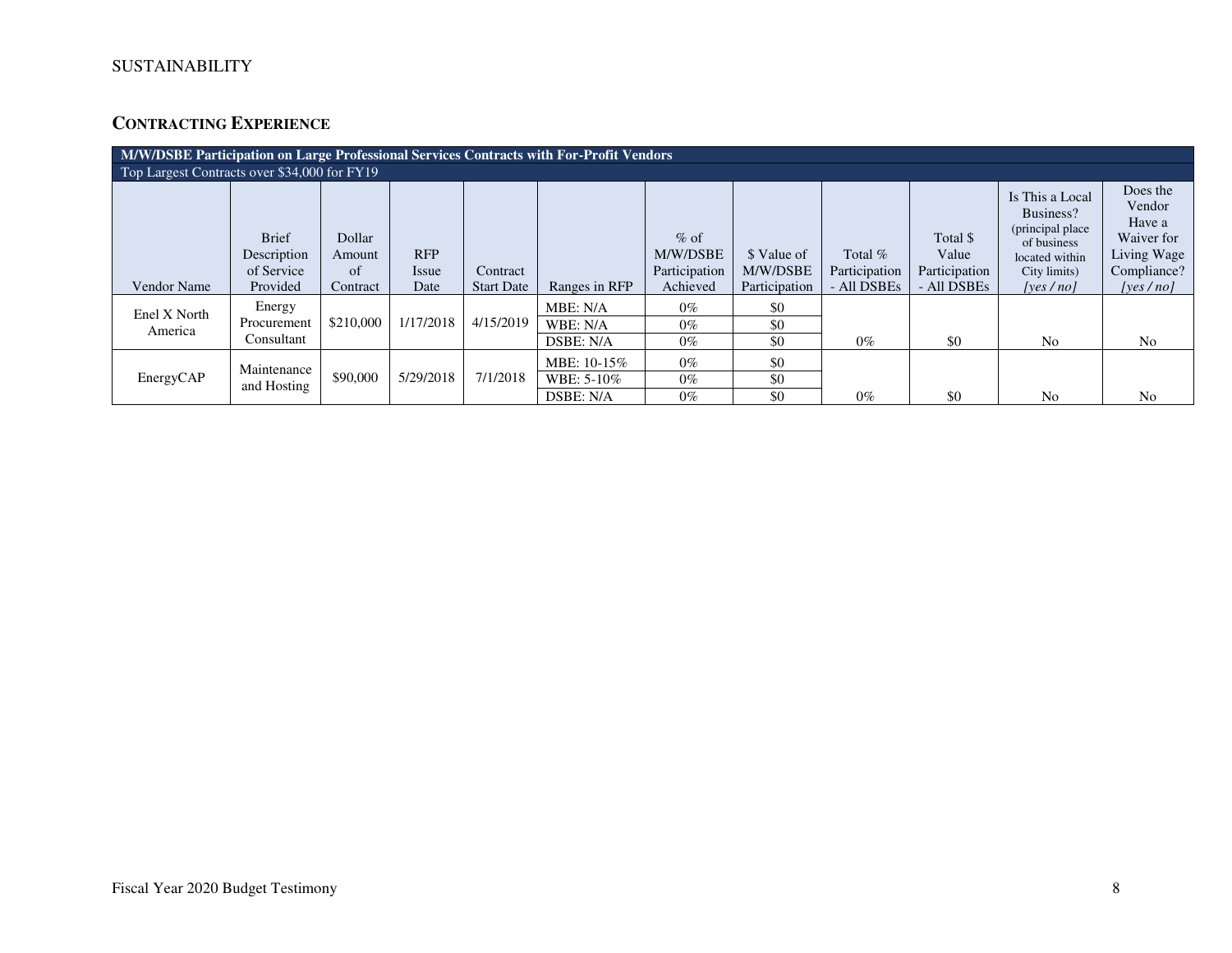# **EMPLOYEE DATA**

|                      | <b>Staff Demographics (as of November 2018)</b> |           |                            |                        |                  |  |  |  |  |  |
|----------------------|-------------------------------------------------|-----------|----------------------------|------------------------|------------------|--|--|--|--|--|
|                      | <b>Full-Time Staff</b>                          |           |                            | <b>Executive Staff</b> |                  |  |  |  |  |  |
|                      | Male                                            | Female    |                            | Male                   | Female           |  |  |  |  |  |
|                      | African-                                        | African-  |                            | African-               | African-         |  |  |  |  |  |
|                      | American                                        | American  |                            | American               | American         |  |  |  |  |  |
| Total                | 1                                               | 1         | Total                      | 1                      |                  |  |  |  |  |  |
| % of Total           | 9%                                              | 9%        | % of Total                 | 33%                    | $0\%$            |  |  |  |  |  |
| Average Salary       | \$80,000                                        | \$43,260  | Average Salary<br>\$80,000 |                        | N/A              |  |  |  |  |  |
| <b>Median Salary</b> | \$80,000                                        | \$43,260  | Median Salary              | \$80,000               | $\rm N/A$        |  |  |  |  |  |
|                      | White                                           | White     |                            | White                  | White            |  |  |  |  |  |
| Total                | 3                                               | 3         | Total                      | 1                      | 1                |  |  |  |  |  |
| % of Total           | 27%                                             | 27%       | % of Total                 | 33%                    | 33%              |  |  |  |  |  |
| Average Salary       | \$80,807                                        | \$84,803  | Average Salary             | \$102,341              | \$118,450        |  |  |  |  |  |
| <b>Median Salary</b> | \$73,130                                        | \$74,160  | Median Salary              | \$102,341              | \$118,450        |  |  |  |  |  |
|                      | Hispanic                                        | Hispanic  |                            | Hispanic               |                  |  |  |  |  |  |
| Total                | $\mathbf{0}$                                    | 1         | Total                      | $\mathbf{0}$           | $\mathbf{0}$     |  |  |  |  |  |
| % of Total           | $0\%$                                           | 9%        | % of Total                 | $0\%$                  | $0\%$            |  |  |  |  |  |
| Average Salary       | N/A                                             | \$43,260  | Average Salary             | N/A                    | N/A              |  |  |  |  |  |
| Median Salary        | N/A                                             | \$43,260  | <b>Median Salary</b>       | N/A                    | $\rm N/A$        |  |  |  |  |  |
|                      | Asian                                           | Asian     |                            | Asian                  | Asian            |  |  |  |  |  |
| Total                | $\boldsymbol{0}$                                | 1         | Total                      | $\boldsymbol{0}$       | $\boldsymbol{0}$ |  |  |  |  |  |
| % of Total           | $0\%$                                           | $9\%$     | % of Total                 | $0\%$                  | $0\%$            |  |  |  |  |  |
| Average Salary       | $\rm N/A$                                       | \$51,500  | Average Salary             | N/A                    | $\rm N/A$        |  |  |  |  |  |
| <b>Median Salary</b> | N/A                                             | \$51,500  | Median Salary              | N/A                    | N/A              |  |  |  |  |  |
|                      | Other                                           | Other     |                            | Other                  | Other            |  |  |  |  |  |
| Total                | $\overline{0}$                                  | 1         | Total                      | $\theta$               | $\mathbf{0}$     |  |  |  |  |  |
| % of Total           | $0\%$                                           | 9%        | % of Total                 | $0\%$                  | $0\%$            |  |  |  |  |  |
| Average Salary       | $\rm N/A$                                       | N/A       | Average Salary             | N/A                    | N/A              |  |  |  |  |  |
| Median Salary        | N/A                                             | N/A       | Median Salary              | N/A                    | N/A              |  |  |  |  |  |
|                      | Bilingual                                       | Bilingual |                            | Bilingual              | Bilingual        |  |  |  |  |  |
| Total                | $\overline{0}$                                  | $\theta$  | Total                      | $\overline{0}$         | $\overline{c}$   |  |  |  |  |  |
| % of Total           | $0\%$                                           | $0\%$     | % of Total                 | $0\%$                  | 67%              |  |  |  |  |  |
| Average Salary       | N/A                                             | N/A       | Average Salary             | N/A                    | $\rm N/A$        |  |  |  |  |  |
| Median Salary        | N/A                                             | N/A       | Median Salary              | N/A                    | N/A              |  |  |  |  |  |
|                      | Male                                            | Female    |                            | Male                   | Female           |  |  |  |  |  |
| Total                | $\overline{4}$                                  | 7         | Total                      | $\overline{2}$         | 1                |  |  |  |  |  |
| % of Total           | 36%                                             | 64%       | % of Total                 | $67\%$                 | 33%              |  |  |  |  |  |
| Average Salary       | \$80,605                                        | \$63,419  | Average Salary             | \$91,171               | \$118,450        |  |  |  |  |  |
| <b>Median Salary</b> | \$76,565                                        | \$51,500  | <b>Median Salary</b>       | \$91,171               | \$118,450        |  |  |  |  |  |